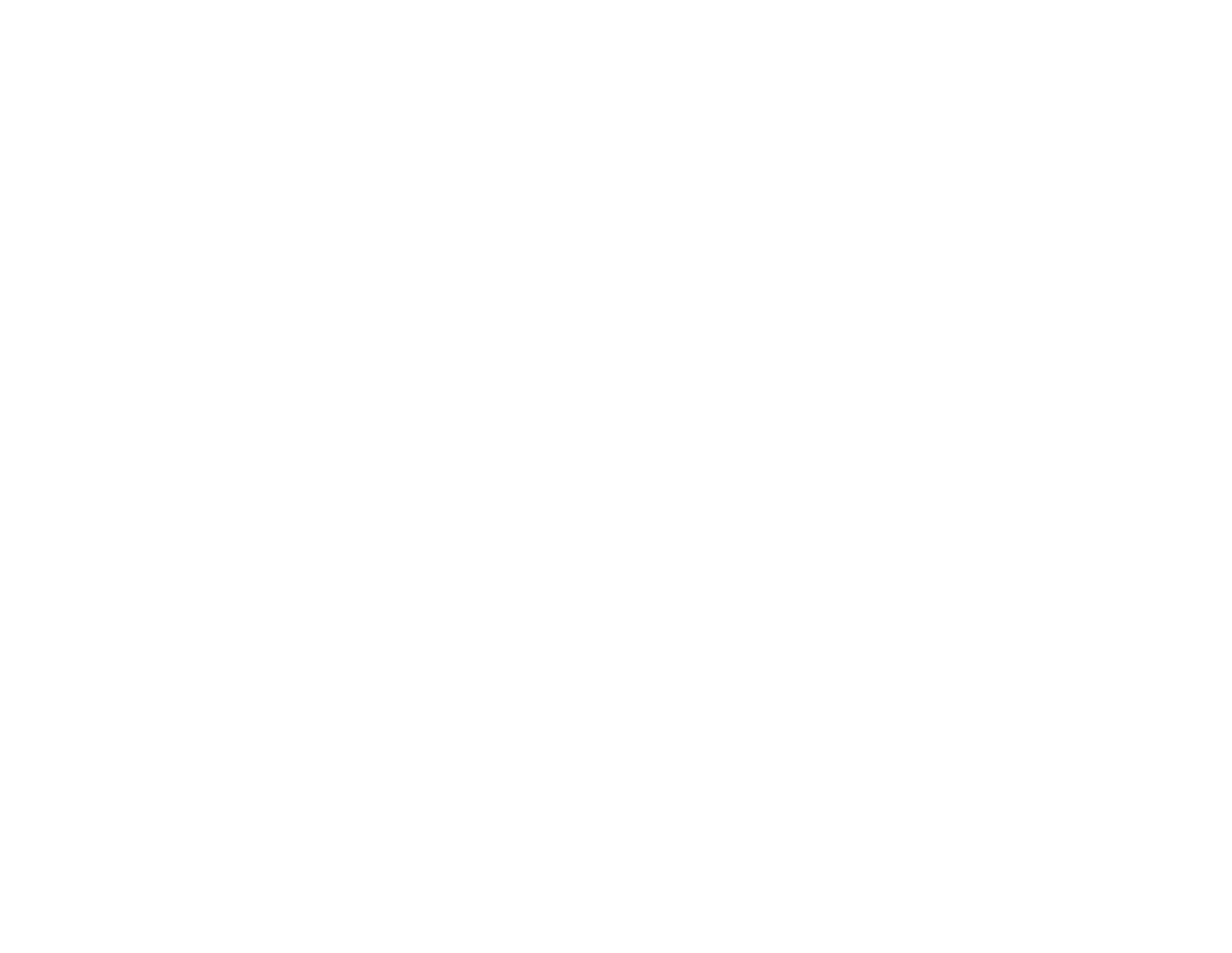# **Methods of Medicinal Marijuana Administration**

# **Water Pipe (Bong)**

A long tubular water pipe with a metal orglass bowl attached, users fill the tube in part with water and pack the bowl with marijuana. Users light the bowl and breathe through the tube, filtering the smoke through the water before inhaling.



# **Pipe**

A pipe guarantees a "one-hit potential," wherein a desired amount of marijuana is put inside a bowl with a metal screen and a stem through which the marijuana smoke will pass through. This method allows you to control the amount of weed intake per given time as well as save more quantities of weed burned.

# **Vaporizer.**

The healthiest way to inhale any medical cannabis, this device allows the medicine to be lightly heated to extract only the medicinal properties of the plant.

# Differences Between *Cannabis indica* and *Cannabis sativa*

### **Indica or Sativa? Which is best for me?**

A *[Cannabis indica](http://en.wikipedia.org/wiki/Cannabis_indica)* plant may have a [CBD/](http://en.wikipedia.org/wiki/Cannabidiol)[THC](http://en.wikipedia.org/wiki/Tetrahydrocannabinol) ratio 4–5 times that of *[Cannabis sativa](http://en.wikipedia.org/wiki/Cannabis_sativa)*. Cannabis with relatively high ratios of CBD:THC is less likely to induce **[anxiety](http://en.wikipedia.org/wiki/Anxiety)** than vice versa. Indica has more cannabidiol and sativa has more THC.<sup>[\[28\]](http://en.wikipedia.org/wiki/Medical_cannabis#cite_note-105)</sup> This might partially be due to CBD's [antagonist](http://en.wikipedia.org/wiki/Antagonist) effects at th[ecannabinoid receptor,](http://en.wikipedia.org/wiki/Cannabinoid_receptor) compared to THC's [partial agonist](http://en.wikipedia.org/wiki/Partial_agonist) effect.[\[29\]](http://en.wikipedia.org/wiki/Medical_cannabis#cite_note-joy-106) The relatively large amount of CBD contained in *Cannabis indica*, means, compared to an *Cannabis sativa*, the effects are modulated significantly. The effects of *sativa* are well known for its cerebral high, hence used daytime as medical cannabis, while *indica* is well known for its sedative effects and preferred night time as medical cannabis. Indica plants are normally shorter and stockier plants than *sativas*. They have wide, deeply serrated leaves and a compact and dense flower cluster. The effects of *indicas* are predominantly

> physical and sedative. Due to the relaxing nature of *indica*s, they are best used for nonactive times of the day, and before bed. *Indica* strains generally have higher levels of C.B.D and C.B.N and lower levels of T.H.C.[\[30\]](http://en.wikipedia.org/wiki/Medical_cannabis#cite_note-Indica-107)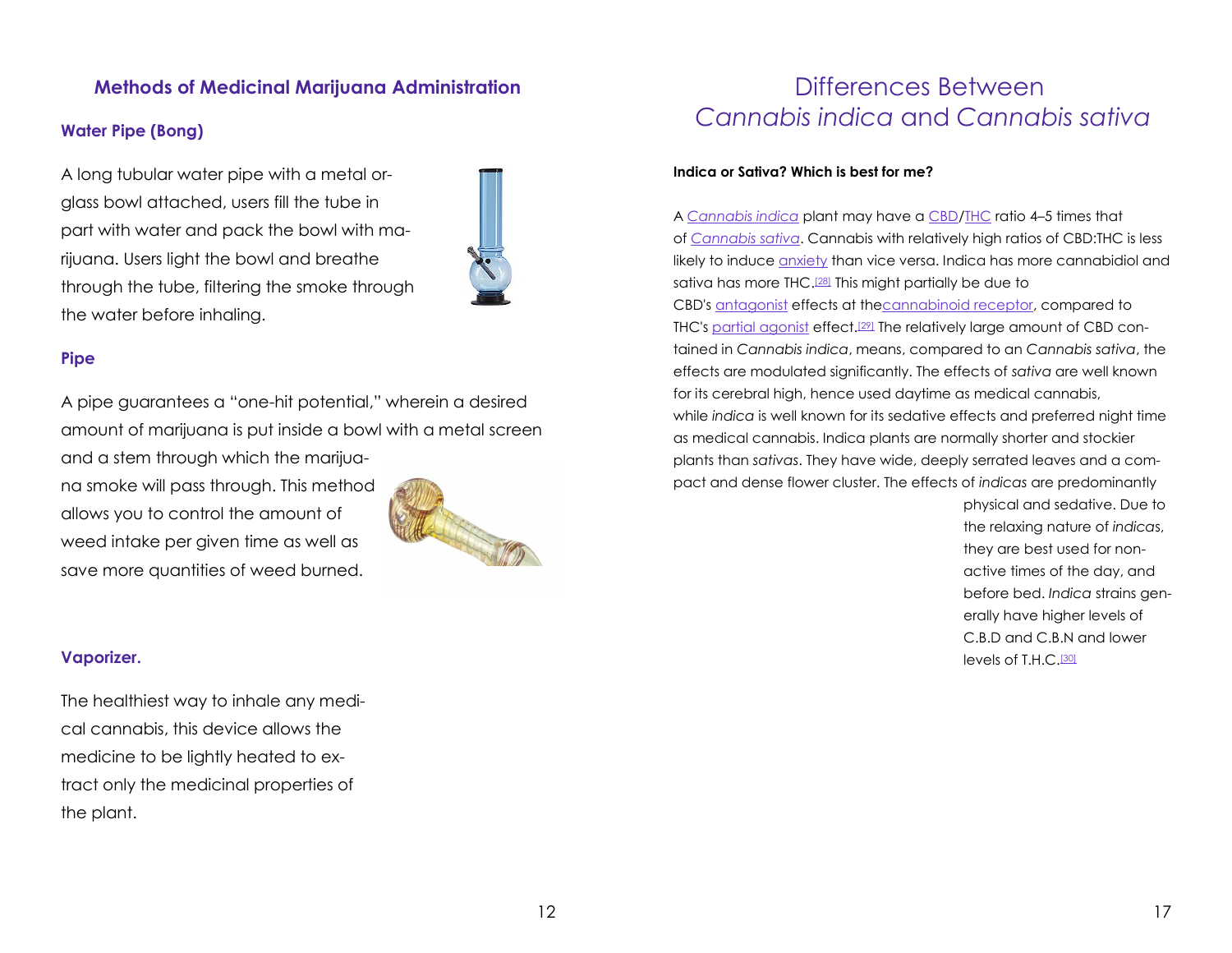# Active Medical Marijuana Compounds

Medical marijuana (Cannabis) contains 483 compounds. At least 80 of these are cannabinoids  $(s_{9,10})$  which are the basis for medical and scientific use of cannabis. This presents the research problem of isolating the effect of specific compounds and taking account of the interaction of these compounds. (11) Cannabinoids can serve as appetite stimulants, antiemetics (antinausea), antispasmodics, and have some analgesic (pain-relieving) effects. (12) Five important cannabinoids found in the cannabis plant are tetrahydrocannabinol, cannabidiol, cannabinol, β-caryophyllene, and cannabigerol.

### **Tetrahydrocannabinol**

Tetrahydrocannabinol (THC) is the primary compound responsible for the psychoactive effects of cannabis. The compound is a mild analgesic, and cellular research has shown the compound has antioxidant activity. (13) [THC](http://en.wikipedia.org/wiki/THC) is believed to interact with parts of the brain normally controlled by the [endoge](http://en.wikipedia.org/wiki/Endogenous)[nous](http://en.wikipedia.org/wiki/Endogenous) cannabinoid neurotransmitter, [anandamide.](http://en.wikipedia.org/wiki/Anandamide)(14,15) Anandamide is believed to play a role in pain sensation, memory, and sleep.

#### **Cannabidiol**

[Cannabidiol](http://en.wikipedia.org/wiki/Cannabidiol) (CBD) has been shown to relieve [convulsions,](http://en.wikipedia.org/wiki/Convulsion) [inflammation,](http://en.wikipedia.org/wiki/Inflammation) [anxiety,](http://en.wikipedia.org/wiki/Anxiety) cough, congestion and [nausea,](http://en.wikipedia.org/wiki/Nausea) and it inhibits[cancer cell](http://en.wikipedia.org/wiki/Cancer_cell) growth.(17) [Cannabidi](http://en.wikipedia.org/wiki/Cannabidiol)[ol](http://en.wikipedia.org/wiki/Cannabidiol) is a major constituent of medical cannabis. CBD represents up to 40% of [extracts](http://en.wikipedia.org/wiki/Extract) of medical cannabis.[\[16\]](http://en.wikipedia.org/wiki/Medical_cannabis#cite_note-Grlie_1976-81) Cannabidiol has been shown to relieve [convulsion,](http://en.wikipedia.org/wiki/Convulsion) [inflammation,](http://en.wikipedia.org/wiki/Inflammation) [anxiety,](http://en.wikipedia.org/wiki/Anxiety) cough, congestion and [nausea,](http://en.wikipedia.org/wiki/Nausea) and it inhibits [cancer cell](http://en.wikipedia.org/wiki/Cancer_cell) growth.(18) Recent studies have shown cannabidiol to be as effective as [atypical antipsychotics](http://en.wikipedia.org/wiki/Atypical_antipsychotics) in treating [schizophrenia.](http://en.wikipedia.org/wiki/Schizophrenia) [\[18\]](http://en.wikipedia.org/wiki/Medical_cannabis#cite_note-82) Because cannabidiol relieves the aforementioned symptoms, cannabis strains with a high amount of CBD may benefit people with [multiple sclerosis,](http://en.wikipedia.org/wiki/Multiple_sclerosis) frequent [anxiety at](http://en.wikipedia.org/wiki/Anxiety_attacks)[tacks](http://en.wikipedia.org/wiki/Anxiety_attacks) and [Tourette syndrome.](http://en.wikipedia.org/wiki/Tourette_syndrome) (16,19,20)

### **Cannabinol**

Cannabinol (CBN) is a therapeutic [cannabinoid](http://en.wikipedia.org/wiki/Cannabinoids) found in *[Cannabis sati](http://en.wikipedia.org/wiki/Cannabis)[va](http://en.wikipedia.org/wiki/Cannabis)* and *[Cannabis indica](http://en.wikipedia.org/wiki/Cannabis)*. [\[21\]](http://en.wikipedia.org/wiki/Medical_cannabis#cite_note-pmid1221432-84) It is also produced as a [metabolite,](http://en.wikipedia.org/wiki/Metabolite) or a breakdown product,of [tetrahydrocannabinol](http://en.wikipedia.org/wiki/Tetrahydrocannabinol) (THC).[\[22\]](http://en.wikipedia.org/wiki/Medical_cannabis#cite_note-pmid1140243-85) CBN acts as a weak [agonist](http://en.wikipedia.org/wiki/Agonist) of the  $CB_1$  $CB_1$  and  $CB_2$  [receptors,](http://en.wikipedia.org/wiki/Receptor_(biochemistry)) with lower [affinity](http://en.wikipedia.org/wiki/Affinity_(pharmacology)) in comparison to [THC.](http://en.wikipedia.org/wiki/THC) ( $_{23,24}$ )

### **β-Caryophyllene**

Part of the mechanism by which medical cannabis has been shown to reduce tissue [inflammation](http://en.wikipedia.org/wiki/Inflammation) is via the compound β-caryophyllene.<sup>[\(25\)](http://en.wikipedia.org/wiki/Medical_cannabis#cite_note-pmid18574142-88)</sup> A cannabinoid [receptor](http://en.wikipedia.org/wiki/Receptor_(biology)) called [CB2](http://en.wikipedia.org/wiki/CB2_receptor) plays a vital part in reducing inflammation in humans and other animals. (25) β-Caryophyllene has been shown to be a selective activator of the CB2 receptor.[\(25\)](http://en.wikipedia.org/wiki/Medical_cannabis#cite_note-pmid18574142-88) β-Caryophyllene is especially concentrated in [cannabis essential oil,](http://en.wikipedia.org/wiki/Cannabis_flower_essential_oil) which contains about  $12-35\%$  β-caryophyllene ( $_{25}$ )

### **Cannabigerol**

Like cannabidiol, cannabigerol is not psychoactive. Cannabigerol has been shown to relieve intraoccular pressure, which may be of benefit in the treatment of [glaucoma](http://en.wikipedia.org/wiki/Glaucoma) (26,27)

Not all livers are created equal. In order for ingested cannabinoids to enter your bloodstream and find their way to your can-

**A Word About Edibles**

nabinoid receptors, they must first pass through your liver. If your liver does not have the proper enzyme make-up that allows the active compounds to enter the bloodstream, you will feel little or no effect. The opposite may occur where people with certain enzyme profile may eat very little cannabis and feel very strong effects. When smoking cannabis for instance, cannabinoids enter your



bloodstream through the lungs, not the liver, so it is very possible that a person can have varying degrees of benefit depending on the method of intake.

# **Dosing of Edibles**

One of the many benefits of our edibles is that patients are able to regulate their dosages themselves. We strongly suggest new patients start with a maximum dosage of 10 mg daily and increase conservatively until symptom improvement is achieved. Your may want to wait to graduate up to our 25 and 50 mg edibles until you have established your daily dosing with our 10 mg edibles first. Please keep in mind that edibles can take 1 to 2 1/2 hours to take effect, so be patient before increasing the amount you consume in one sitting. Please consult your recommending doctor for further dosing guidelines.